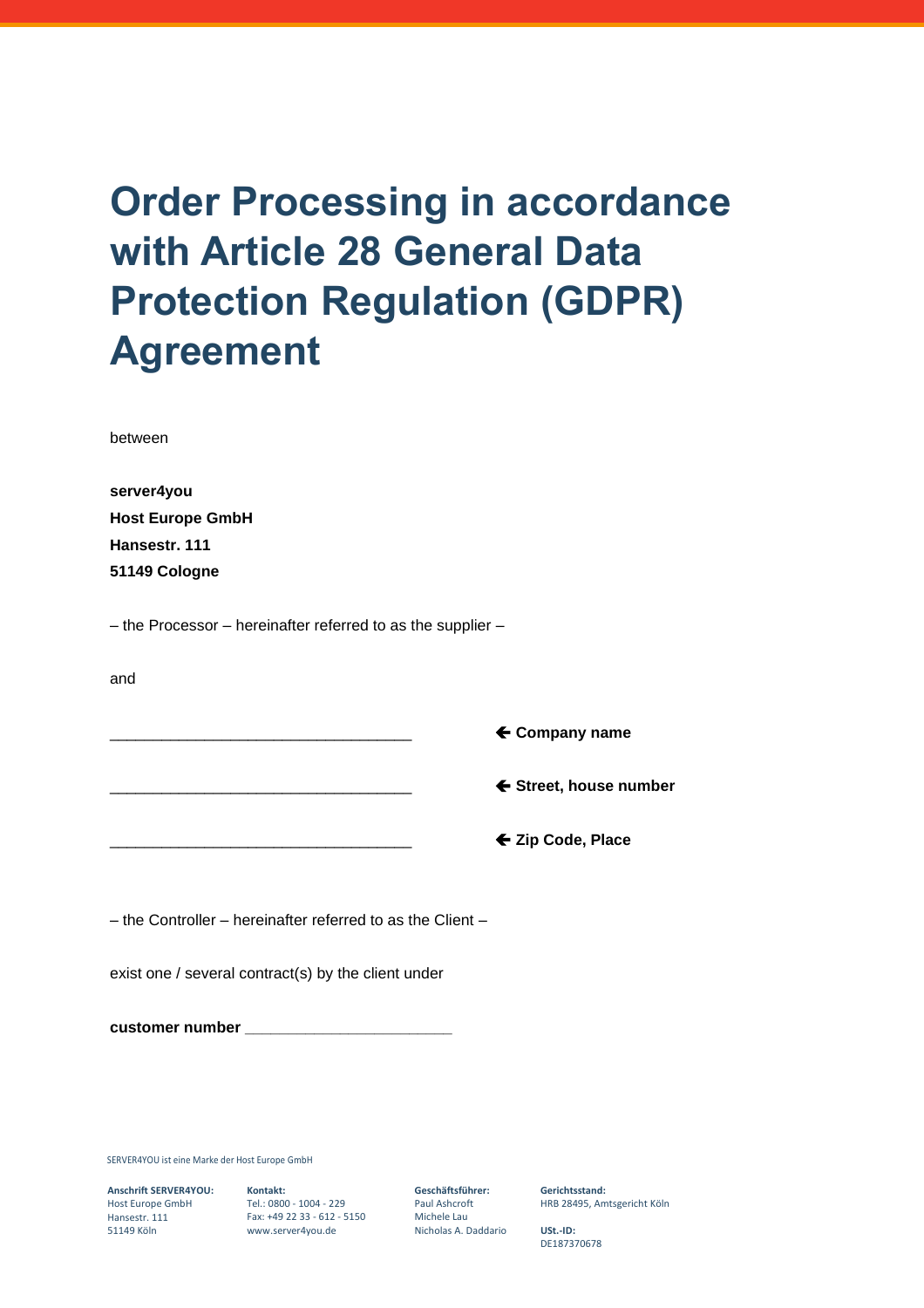

#### **1. Subject matter (Art. 28 (1) GDPR)**

1.1 The subject matter of the contract is the provision of web hosting services or one (or more) dedicated web server(s) as well as the associated services such as e-mail, domain registration, etc. Within the scope of this contract, the client has – depending on the agreed scope of services – the possibility of processing (storing, modifying, transmitting and deleting data) using e.g. a web server, FTP server or SSH access.

1.2 The subject matter of the contract is **not** the original use or processing of personal data by the supplier. However, access to personal data cannot be ruled out in the course of the clients' performance as a central IT service provider in the area of hosting, support or administration of the client

1.3 Details can be found in the main contract(s) summarized under the named customer number. The agreement applies to the entire service relationship, insofar as the services described in section 1.1 are concerned.

1.4 Insofar as data is mentioned below, personal data in the scope of GDPR is meant. The following data protection and data security regulations apply to all services of the commissioned data processing in accordance with Art. 28

1.5 **In addition** to the contract(s) concluded between the parties, the contracting parties specify the general obligations how the personal data of the client should be processed.

#### **2. Duration, Completion, Erasure of data (Art. 28 (1) GDPR)**

2.1 The duration of the contract depends on the duration of the hosting services provided by the supplier to the client. The order ends if the client does not use any hosting services of the supplier according to the specific service agreements/offers.

2.2 The rights of data subjects, especially with regard to rectification, deletion and blocking, shall be asserted against the client. The client is solely responsible for the protection of these rights.

2.3 After conclusion of the contracted work, or earlier upon request by the client, at the latest upon termination of the Service Agreement, the supplier shall hand over to the client or – subject to prior consent – destroy all documents, processing and utilization results, and data sets related to the contract

SERVER4YOU ist eine Marke der Host Europe GmbH

**Anschrift SERVER4YOU:** Host Europe GmbH Hansestr. 111 51149 Köln

**Kontakt:** Tel.: 0800 - 1004 - 229 Fax: +49 22 33 - 612 - 5150 www.server4you.de

**Geschäftsführer:** Paul Ashcroft Michele Lau Nicholas A. Daddario

**Gerichtsstand:** HRB 28495, Amtsgericht Köln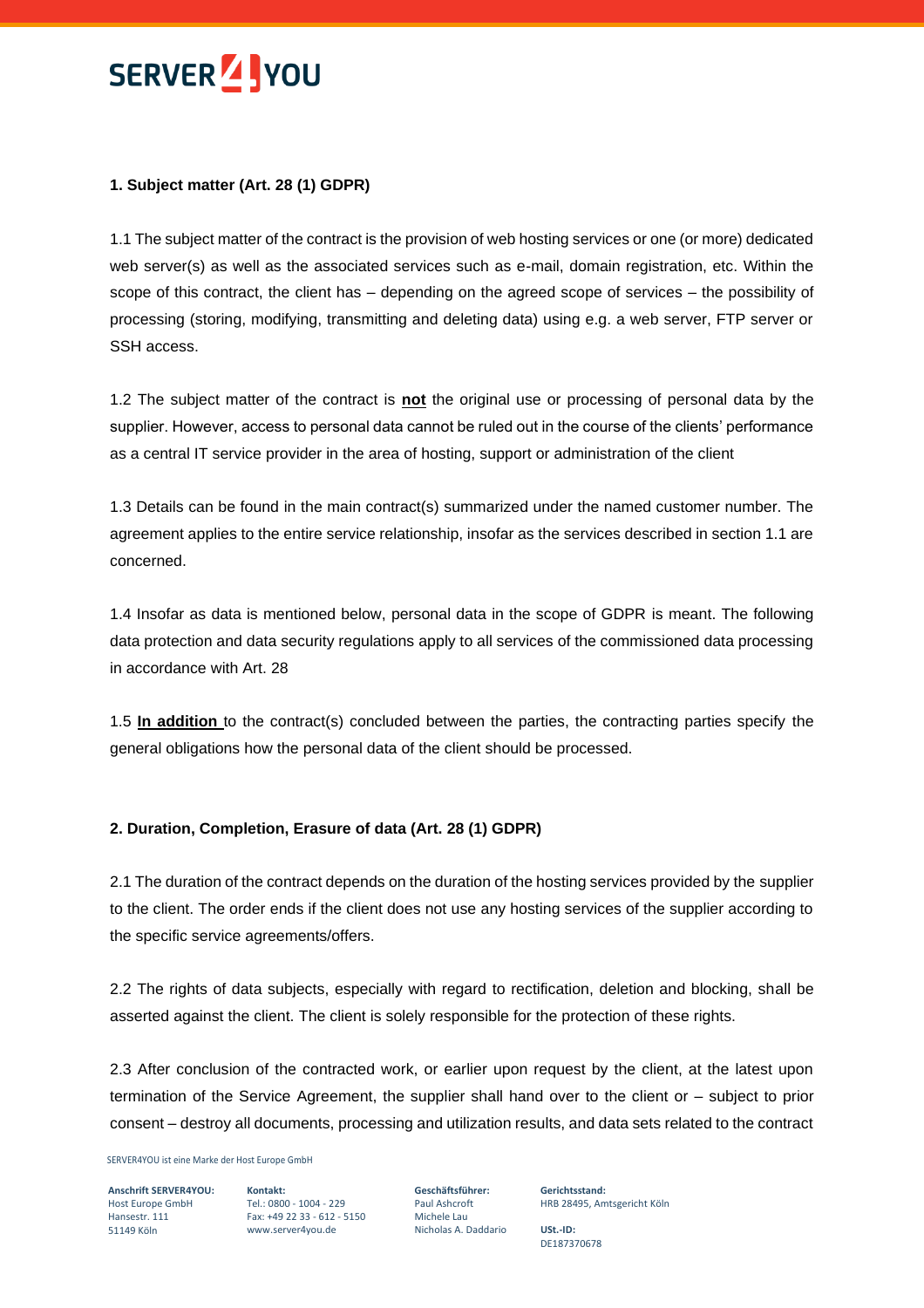

that have come into its possession in a data protection compliant manner. The same applies to any and all connected test, waste, redundant and discarded material. The log of the destruction or deletion shall be provided on request. If additional costs are incurred due to deletion prior to termination of the contract, these shall be borne by the client.

2.4 The supplier shall be obliged to forward any requests by data subjects concerning the processing of personal data to the client without any delay. The supplier is not entitled to handle those requests on its own initiative without consultation with the client.

2.5 The supplier shall assist the client in the implementation of the data subjects rights under the scope of chapter III of GDPR, in particular with regard to rectification, blocking and deletion, notification and provision of information, within the limits of technical possibilities, especially with regard to the nature of the provided service.

2.6 Because there is no exchange of medium in accordance with Art. 28 (3) lit. g GDPR between the parties, there is no need to regulate a return.

#### **3. Scope, nature and purpose of the intended collection, processing and/or use of data**

3.1 The scope, type and purpose of the intended collection, processing and/or use of the data result from the service agreement between the parties.

The supplier is obliged to use the personal data exclusively for the contractually agreed services. The supplier is permitted to create intermediate, temporary or duplicate files necessary for procedural and safety reasons (including backups) for the collection, processing and / or use of the personal data, as far as this does not lead to a redesign of the content. The supplier is not permitted to make unauthorized copies of personal data.

The client shall inform the supplier without delay if it finds errors or irregularities in the examination of the contractual results.

Data from address books and directories may only be used to communicate with the client within the framework of fulfilling the order. Any other use and transmission of the processed data for own or third party purposes, including marketing purposes, is not permitted.

SERVER4YOU ist eine Marke der Host Europe GmbH

**Anschrift SERVER4YOU:** Host Europe GmbH Hansestr. 111 51149 Köln

**Kontakt:** Tel.: 0800 - 1004 - 229 Fax: +49 22 33 - 612 - 5150 www.server4you.de

**Geschäftsführer:** Paul Ashcroft Michele Lau Nicholas A. Daddario

**Gerichtsstand:** HRB 28495, Amtsgericht Köln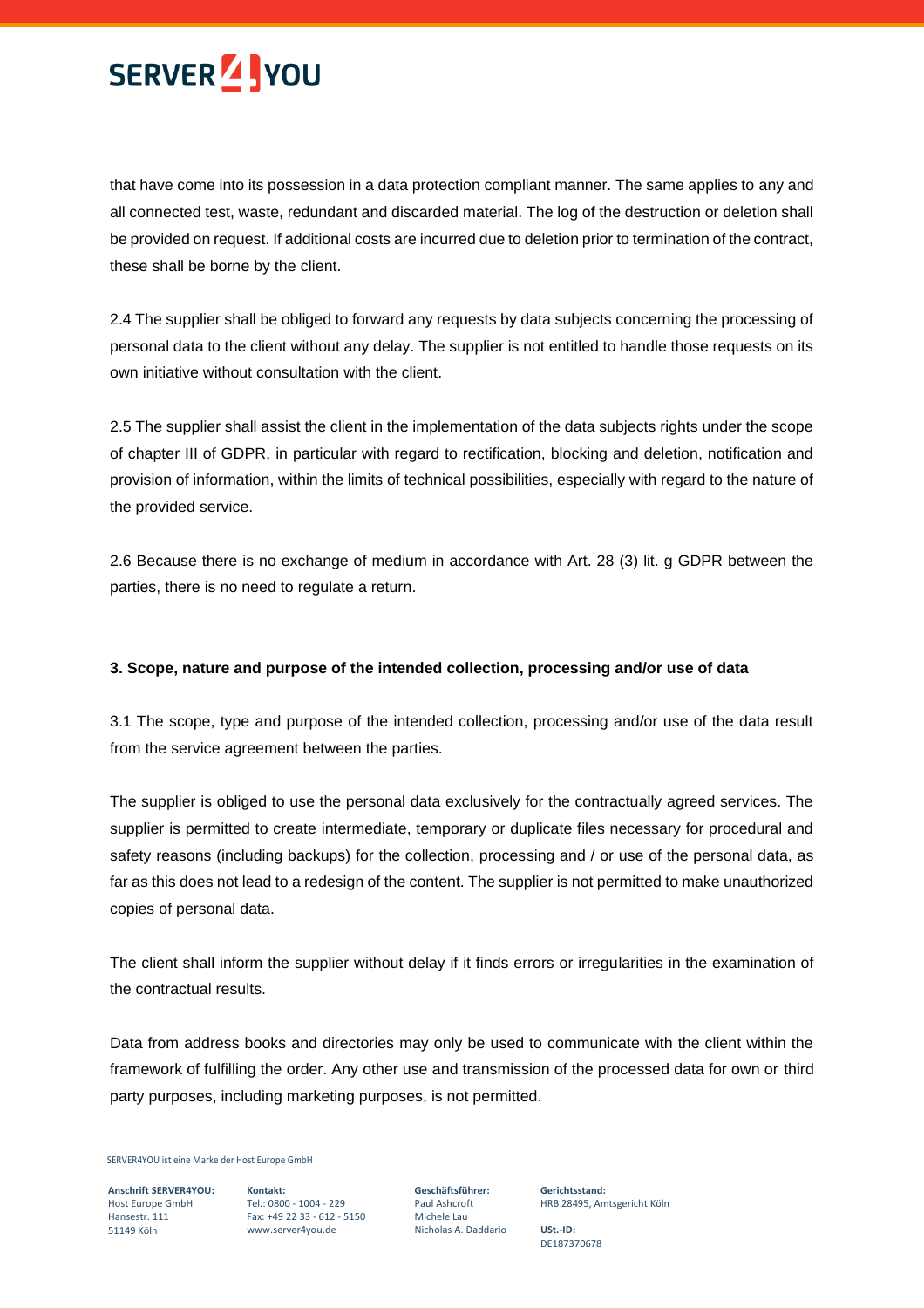

3.2 The undertaking of the contractually agreed Processing of Data shall be carried out within the Federal Republic of Germany, in a Member State of the European Union (EU), in a Member State of the European Economic Area (EEA), or in non-member states under the condition that the specific requirements of the GDPR have been fulfilled.

#### **4. Type of data and group of data subjects (Art. 28 (3) 1 GDPR)**

#### **4.1 Type of data**

The following data types are the subject matter of the collection, processing and/or use of the client's data in accordance with section 1.2. sentence 2:

*(to be filled out completely and correctly by the client!)*

- □-Person master data
- □-Communications data (e.g. telephone, e-mail)
- □-Contract master data (contractual relation, interest in products/contracts)
- □-Customer history
- □-Contract billing data
- □-Disclosure data (from third parties, e.g. credit agencies, from public directories)
- □-Other data:

#### **4.2 Group of data subject**

The group of data subject according to section 1.2 sentence 2 includes:

*(to be filled out completely and correctly by the client!)*

- □-Customers
- □-Interested people
- □-Subscribers
- □-Employees
- □-Suppliers
- □-Sales agents
- □-Contact persons
- □-Other data subjects: \_\_

SERVER4YOU ist eine Marke der Host Europe GmbH

**Anschrift SERVER4YOU: Kontakt:** Host Europe GmbH Hansestr. 111 Hansestr. 111<br>51149 Köln

Tel.: 0800 - 1004 - 229 Fax: +49 22 33 - 612 - 5150 www.server4you.de

**Geschäftsführer:** Paul Ashcroft Michele Lau Nicholas A. Daddario **Gerichtsstand:** HRB 28495, Amtsgericht Köln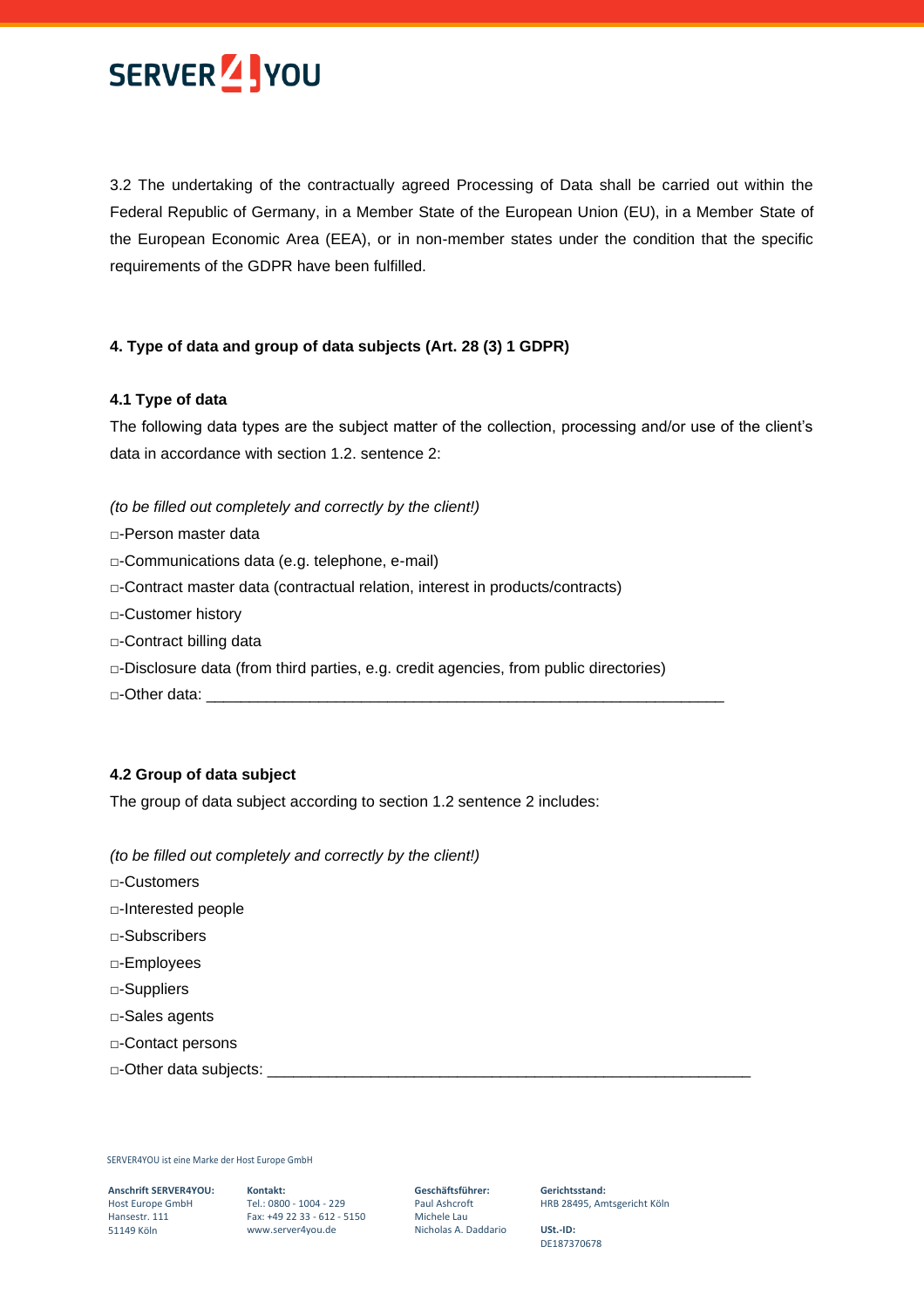

#### **5. Obligations of the suppliers**

#### **5.1 General obligations Art. 28-33 GDPR**

5.1.1 The supplier (Server4You) undertakes to place a written order with a data protection officer, who can carry out his work in accordance with Art. 37, 38 GDPR. The contact details will be communicated to the client on request for the purpose of direct contact.

5.1.2 Insofar as collection, processing and / or use of the data is carried out by the supplier, this is only permissible within the framework of the contractual agreements between the client and the supplier. Insofar as the supplier has access to data of the client, he shall not use such data for purposes other than those stipulated in the contract, in particular he shall only pass them on to third parties insofar as there is a legal or contractual obligation to do so. Copies of data may only be made with the consent of the client. This does not apply to backup copies, insofar as they are necessary to guarantee proper data processing or fulfilment of contractual or legal obligations.

5.1.3 The contractor shall ensure that confidentiality is maintained in accordance with Art. 28 (3) S. 2 lit. b, 29, 32 (4) GDPR. All persons who could access the client's data listed in point 4.1 in accordance with the order must be obliged to maintain confidentiality and must be informed of the special data protection obligations resulting from this order as well as the existing instruction or earmarking of purpose.

5.1.4 The supplier shall ensure the implementation and adherence to all technical and organisational measures necessary for this order in accordance with Art. 32 GDPR.

5.1.5 The supplier shall inform the client without delay in the event of breaches of data protection regulations committed by the supplier or persons employed by him. The same shall apply in the event of serious disruptions to the course of business or other irregularities in the handling of the client's data. To the extent that the client is subject to obligations pursuant to Art. 32 and 33 GDPR, the supplier shall assist him in this respect. Insofar as the client fulfils obligations pursuant to Art. 32-36 GDPR, e.g. in the event of loss or unlawful transmission or knowledge of personal data by third parties, the supplier shall support the client within the scope of the character of the service provided by the supplier.

SERVER4YOU ist eine Marke der Host Europe GmbH

**Anschrift SERVER4YOU:** Host Europe GmbH Hansestr. 111 51149 Köln

**Kontakt:** Tel.: 0800 - 1004 - 229 Fax: +49 22 33 - 612 - 5150 www.server4you.de

**Geschäftsführer:** Paul Ashcroft Michele Lau Nicholas A. Daddario

**Gerichtsstand:** HRB 28495, Amtsgericht Köln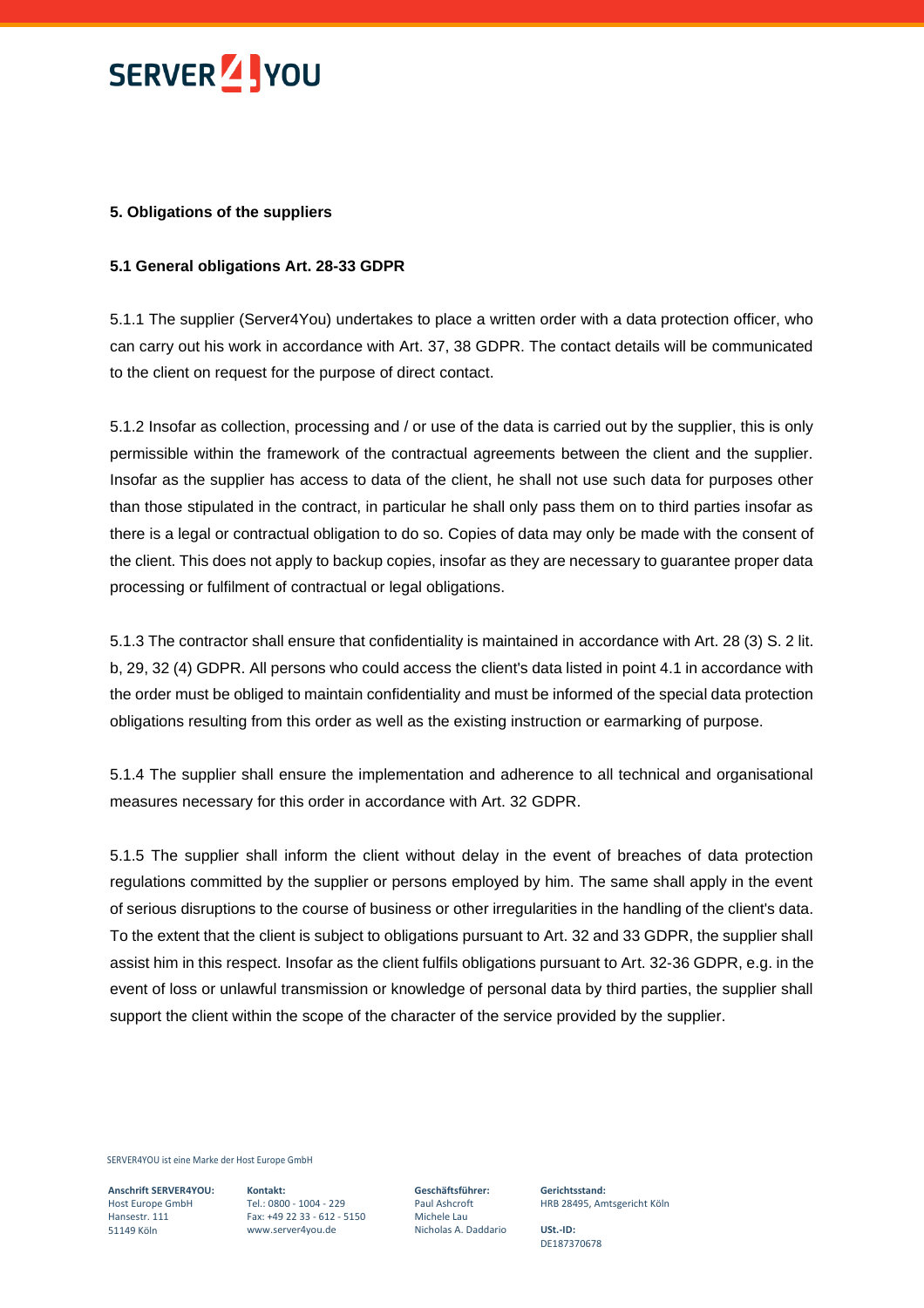## SERVER<sup>7</sup> YOU

#### **5.2 Technical and organisational measures (Art. 32 GDPR)**

5.2.1 Before the commencement of processing, the supplier shall document the execution of the necessary technical and organisational measures, set out in advance of the awarding of the order or contract, specifically with regard to the client for inspection. Upon acceptance by the client, the documented measures become the foundation of the contract. Insofar as the inspection/audit by the client shows the need for amendments, such amendments shall be implemented by mutual agreement.

5.2.2 The Technical and Organisational Measures are subject to technical progress and further development. In this respect, it is permissible for the Supplier to implement alternative adequate measures. In so doing, the security level of the defined measures must not be reduced. The supplier shall establish the security in accordance with Article 28 (3) lit. c and Article 32 GDPR in particular in conjunction with Article 5 (1), and (2) GDPR. The measures to be taken are measures of data security and measures that guarantee a protection level appropriate to the risk concerning confidentially, integrity, availability and resilience of the systems. Substantial changes must be documented.

#### **6. Subcontracting (Art. 28 (2), (4) GDPR)**

6.1 The Client agrees to the supplier's commissioning of its affiliated companies or of subcontractor companies for the purpose of fulfilling its contractually agreed services. Subcontracting for the purpose of this Agreement is to be understood as services which relate directly to the provision of the principal service. This does not include ancillary services, such as telecommunication services, postal / transport services, maintenance and user support services or the disposal of data carriers, as well as other measures to ensure the confidentiality, availability, integrity and resilience of the hardware and software of data processing equipment. The supplier reserves the right to commission subcontractors in the regions according to section 3.2 of this Agreement.

6.2 The supplier shall ensure that a list of the subcontractors it deploys is made available to client for retrieval and review, whether it be in the customer portal, as part of this contractual agreement, or in some other manner that is communicated to the client. The Client acknowledges the commission of the mentioned subcontractors. The Client will be informed about changes, additions or removals to the list. These changes shall be considered accepted, should the Client not dissent within 4 weeks after publishing.

6.3 If the supplier issues orders to subcontractors, it is incumbent upon the supplier to transfer its obligations under this contract to the subcontractor.

SERVER4YOU ist eine Marke der Host Europe GmbH

**Anschrift SERVER4YOU: Kontakt:** Host Europe GmbH Hansestr. 111 51149 Köln

Tel.: 0800 - 1004 - 229 Fax: +49 22 33 - 612 - 5150 www.server4you.de

**Geschäftsführer:** Paul Ashcroft Michele Lau Nicholas A. Daddario

**Gerichtsstand:** HRB 28495, Amtsgericht Köln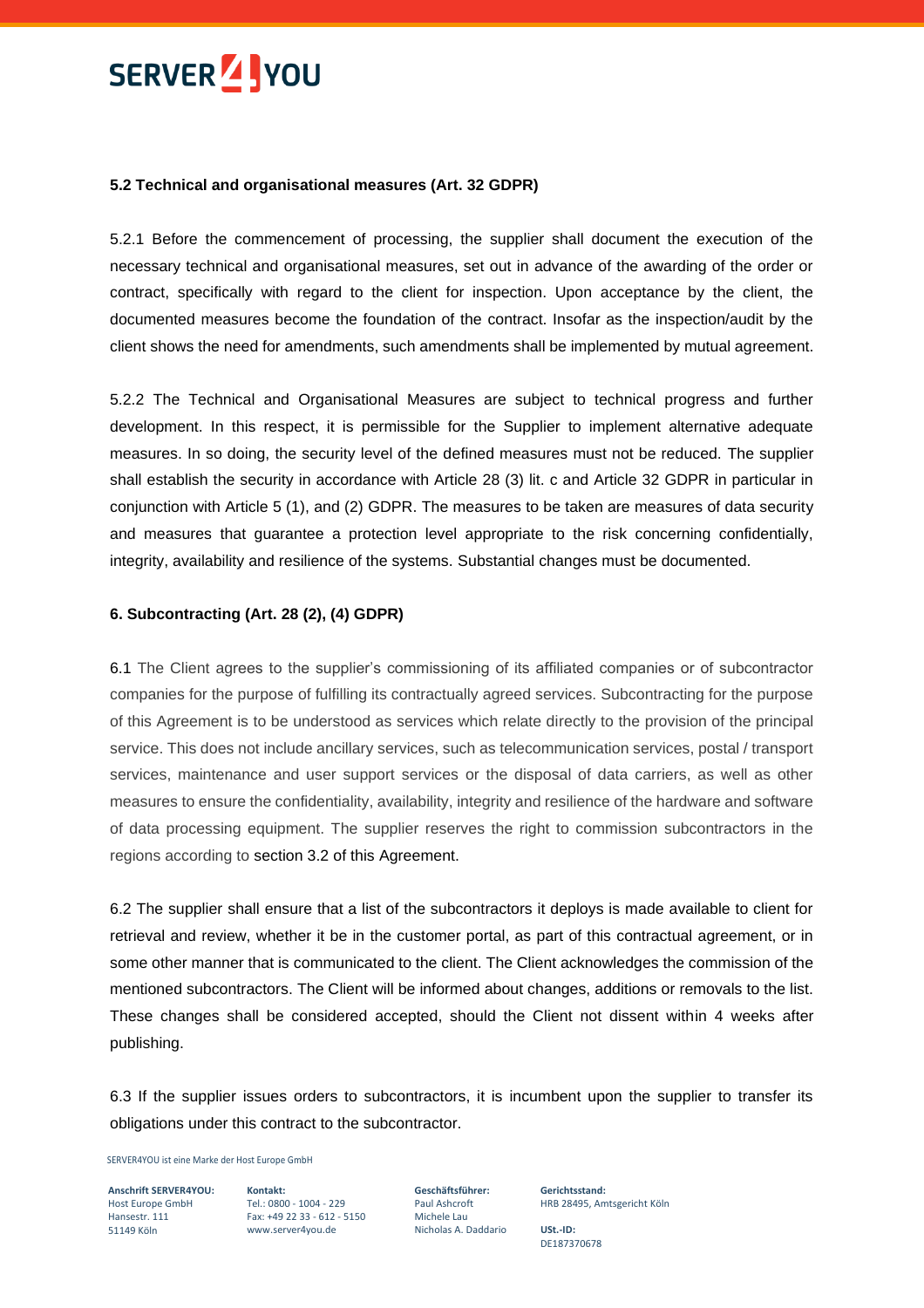

#### **7. Obligations of the client (Art. 24, 13, 14 GDPR)**

7.1 The client is responsible for compliance with the relevant data protection regulations.

7.2 The client shall inform the supplier immediately of any breaches of the supplier's data protection regulations.

7.3 The client shall be subject to the information obligations resulting from Art. 24 GDPR and Art. 13, 14 GDPR.

### **8. Authority of the client to issue instructions, rectification, restriction and erasure of data, rights of data subject (Art. 29, 28 GDPR as well as chapter III of GDPR)**

8.1 The client has comprehensive access to the data at any time, so that it is not necessary for the supplier to cooperate with the client, in particular with regard to correction, blocking, deletion, etc. Insofar as it is necessary for the supplier to cooperate, the client shall be obliged to do so against reimbursement of the costs incurred. In this case, the client shall have a comprehensive right to issue instructions on the type, scope and procedures of data processing pursuant to Art. 29 in conjunction with Art. 28 GDPR. The supplier shall inform the client immediately if she is of the opinion that an instruction violates data protection regulations. The supplier is entitled to suspend the execution of the corresponding instruction until it has been confirmed or changed by the person responsible at the client.

8.2 Insofar as a data subject contacts the supplier directly concerning a rectification, erasure, or restriction of processing, the supplier will immediately forward the data subject's request to the client. If the client is obliged by applicable data protection laws to provide information on the collection, processing and/or use of data, the supplier shall assist the client in providing such information to the necessary extent. The client must send a request to the supplier in writing and reimburse him for the costs incurred in this connection.

#### **9. Supervisory powers of the clients**

9.1 The client has the right to convince himself of the compliance with the technical and organisational measures taken by the supplier before the beginning of the data processing and then regularly.

SERVER4YOU ist eine Marke der Host Europe GmbH

**Anschrift SERVER4YOU: Kontakt:** Host Europe GmbH Hansestr. 111 51149 Köln

Tel.: 0800 - 1004 - 229 Fax: +49 22 33 - 612 - 5150 www.server4you.de

**Geschäftsführer:** Paul Ashcroft Michele Lau Nicholas A. Daddario

**Gerichtsstand:** HRB 28495, Amtsgericht Köln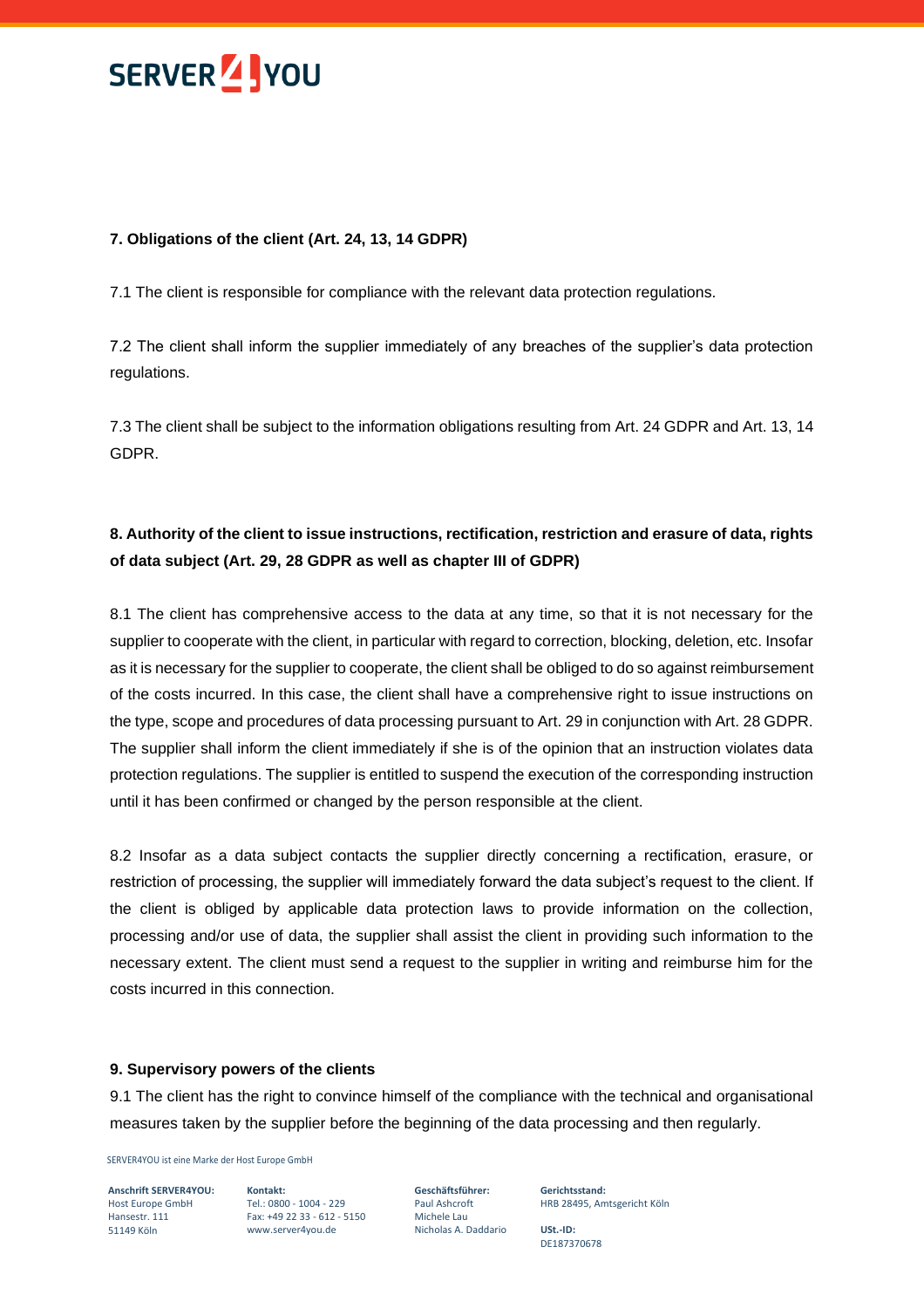

9.2 For this purpose, the client shall be provided with the documentation on the existing technical and organisational measures prepared by the supplier's data protection officer, which is regularly revised and according to the legal requirements.

9.3 The client has the right, after consultation with the supplier, to carry out inspections or to have them carried out by an auditor to be designated in each individual case. It has the right to convince itself of the compliance with this agreement by the supplier in his business operations by means of random checks, which are ordinarily to be announced in good time (3 weeks). On request, the supplier shall provide the client with the information necessary for the observance of the clients monitoring obligation, and shall make the corresponding proof available. Costs incurred by the supplier as a result of his supporting act shall be reimbursed to him to an appropriate extent.

9.4 The supplier shall ensure that the client is able to verify compliance with the obligations of the supplier in accordance with Article 28 GDPR. The supplier undertakes to give the client the necessary information on request and, in particular, to demonstrate the execution of the Technical and Organizational Measures.

9.5 On request the supplier undertakes to provide the client with the information and evidence necessary for the processing of the above-mentioned data. This shall also apply insofar as the supplier carries out the control of his subcontractors on behalf of the client.

#### **10. Severability clause, jurisdiction**

10.1 Should any provision of this contract be or become invalid or unenforceable, the remaining provisions of this contract shall remain unaffected. The parties agree to replace the invalid or unenforceable provision with a valid and enforceable provision that comes closest to the economic purpose of the parties. The same shall apply in the event of a loophole.

10.2 The place of jurisdiction is Cologne.

SERVER4YOU ist eine Marke der Host Europe GmbH

**Anschrift SERVER4YOU:** Host Europe GmbH Hansestr. 111 51149 Köln

**Kontakt:** Tel.: 0800 - 1004 - 229 Fax: +49 22 33 - 612 - 5150 www.server4you.de

**Geschäftsführer:** Paul Ashcroft Michele Lau Nicholas A. Daddario

**Gerichtsstand:** HRB 28495, Amtsgericht Köln